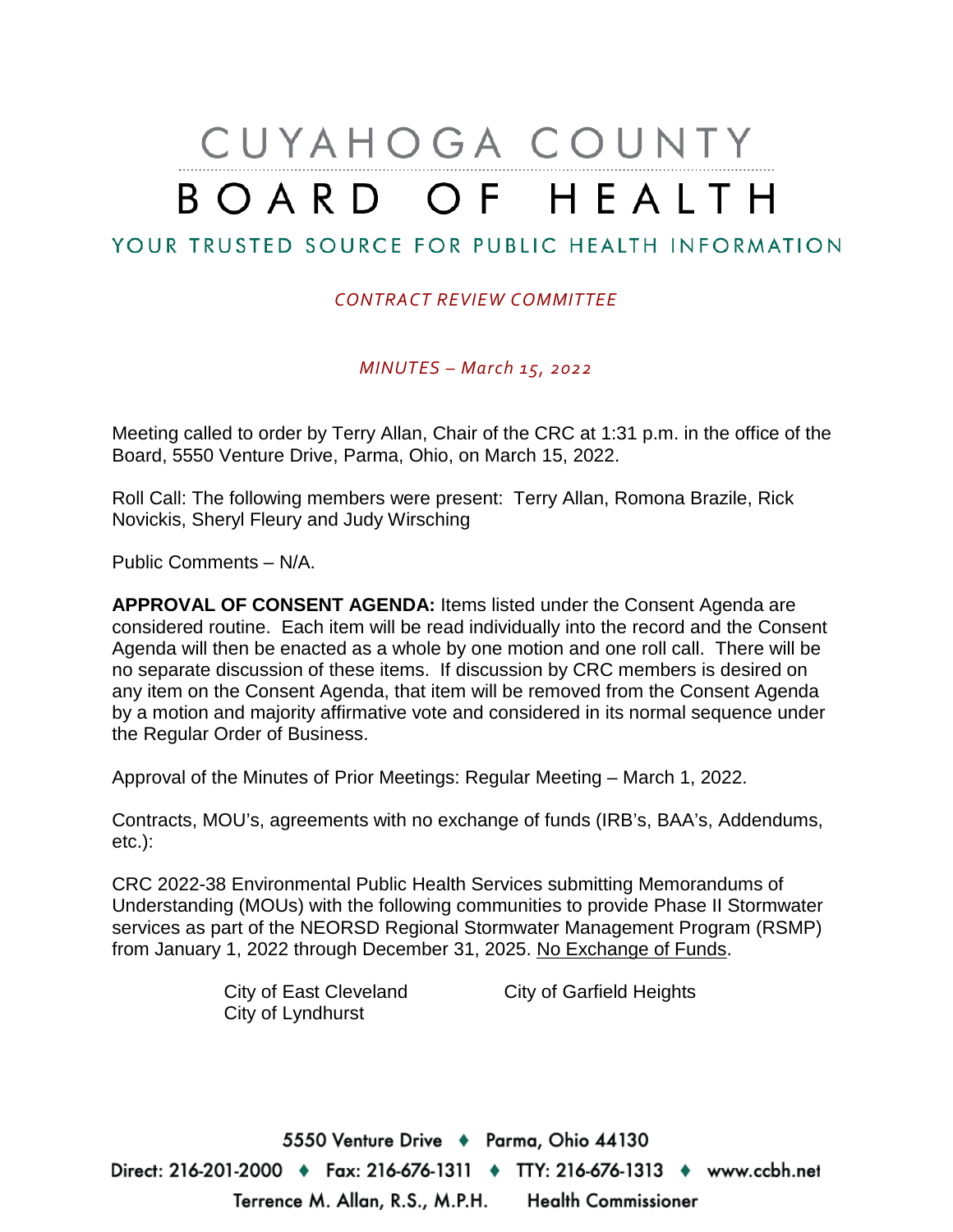CRC 2022-39 Administration Services submitting an addendum to the contract (Resolution 2021-115, CRC 2021-116) with Thomas P. O'Donnell Co. LPA to extend the end of the contract term from March 31, 2022 through April 30, 2022. Amount to be paid to Thomas P. O'Donnell Co. LPA is to remain the same.

It was moved by Judy Wirsching, seconded by Rick Novickis, that the consent agenda, including the minutes of the March 1, 2022 CRC meeting be approved.

The Secretary called the roll:

Ayes: Terry Allan, Romona Brazile, Rick Novickis, Sheryl Fleury and Judy Wirsching

#### **CONTRACTS AND AWARDS:**

Tabled Items

None

New Items For Review

Bid/Quote Openings ≥ \$25,000.00

Lead Program Bids presented by Stephanie McConoughey

It was moved by Terry Allan, seconded by Romona Brazile that the following quote (CRC 2022-40) for 1641-1643 Bryn Mawr Rd., East Cleveland, Ohio 44112 be accepted as the lowest and best, and that a recommendation that a contract be awarded to TNT Construction Company in the amount of \$38,245.00 be submitted to the Board for approval (ref. enclosed).

The Secretary called the roll:

Ayes: Terry Allan, Romona Brazile, Rick Novickis, Sheryl Fleury and Judy Wirsching

Bid/Quote Openings < \$25,000.00

Lead Program Bids presented by Stephanie McConoughey

It was moved by Rick Novickis, seconded by Judy Wirsching that the following quote (CRC 2022-41) for 4040 Princeton Blvd., South Euclid, Ohio 44121 be accepted as the lowest and best, and that a contract be awarded to TNT Construction Company in the amount of \$15,525.00 (ref. enclosed).

The Secretary called the roll:

Ayes: Terry Allan, Romona Brazile, Rick Novickis, Sheryl Fleury and Judy Wirsching

5550 Venture Drive + Parma, Ohio 44130 Direct: 216-201-2000 ♦ Fax: 216-676-1311 ♦ TTY: 216-676-1313 ♦ www.ccbh.net Terrence M. Allan, R.S., M.P.H. **Health Commissioner**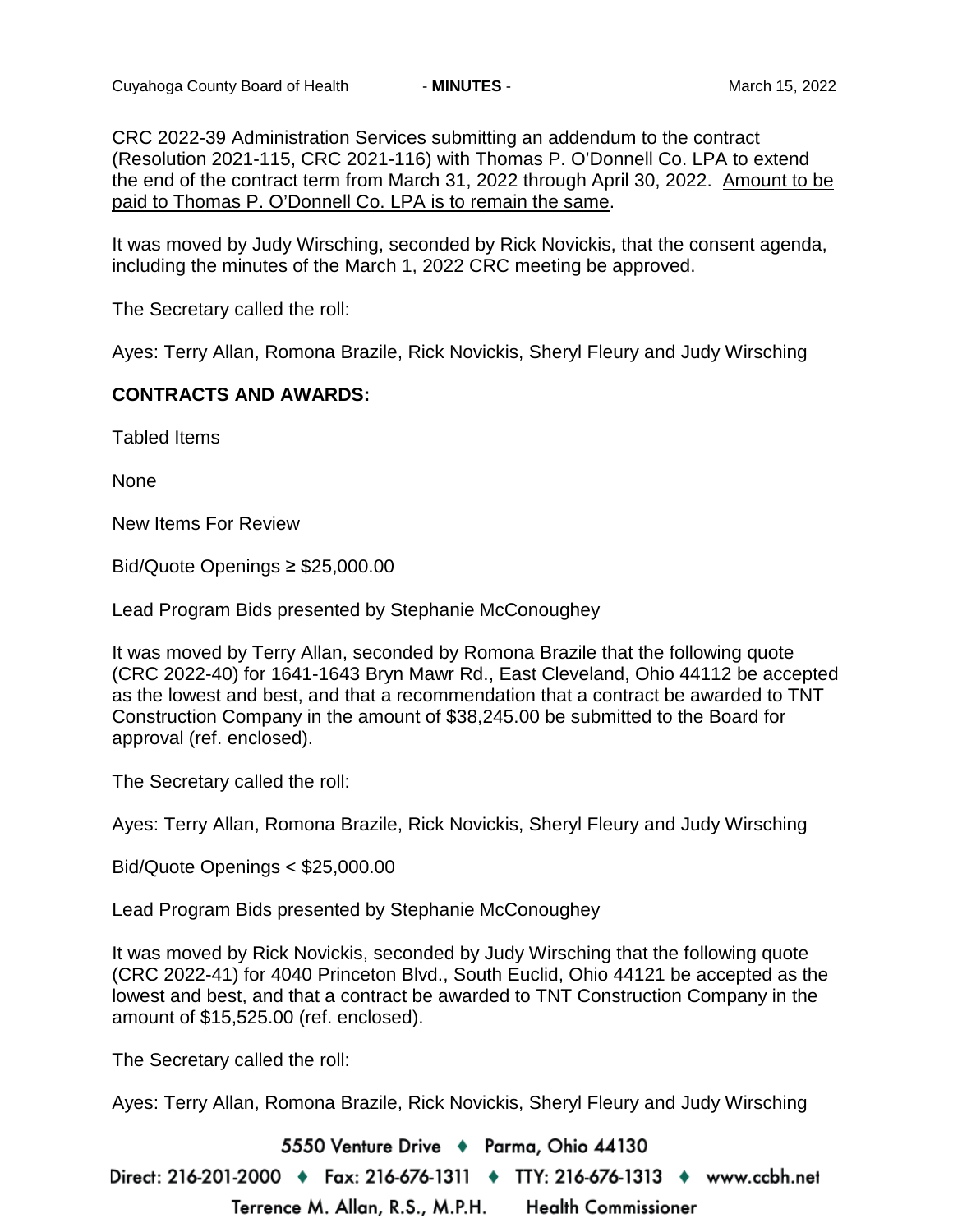Expenditures: Contracts up to \$25,000.00

It was moved by Romona Brazile, seconded by Rick Novickis that the addendum (CRC 2022-42) to the contract with Paragon CMS (CRC 2021-68) under the Lead Hazard Control grant to extend the terms of the agreement from October 31, 2021 to February 17, 2022 and to increase the amount to be paid to Paragon CMS from \$31,597.00 to \$32,587.00 be approved.

Presented by: Stephanie McConoughey

Purpose: To complete additional work found during the project completion.

Funding Source:100% reimbursable through the Lead Hazard Control grant.

The Secretary called the roll:

Ayes: Terry Allan, Romona Brazile, Rick Novickis, Sheryl Fleury and Judy Wirsching

It was moved by Judy Wirsching, seconded by Romona Brazile that the contracts (CRC 2022-43) with the following agencies under the HRSA Ryan White Part A Program grant from March 1, 2022 through February 28, 2023 be approved:

|                                   | Amount to be paid |
|-----------------------------------|-------------------|
|                                   | not to exceed:    |
| <b>Far West Center</b>            | \$3,575.00        |
| Near West Side Multi Service Corp | \$19,585.00       |

Presented by: Zach Levar

Purpose: To provide services to low-income, uninsured and underinsured HIV positive persons.

Funding Source: 100% reimbursable through the FY2022 HRSA Ryan White grant.

The Secretary called the roll:

Ayes: Terry Allan, Romona Brazile, Rick Novickis, Sheryl Fleury and Judy Wirsching

It was moved by Rick Novickis, seconded by Judy Wirsching that the contract (CRC 2022-44) with Promesa Consulting Group under the HRSA Ryan White Part A Program and HIV/STI Prevention grants from March 1, 2022 through February 28, 2023 in the amount not to exceed \$19,368.00 be approved.

Presented by: Zach Levar

Purpose: To provide facilitation and management of the Ryan White Planning Council

5550 Venture Drive + Parma, Ohio 44130 Direct: 216-201-2000 ♦ Fax: 216-676-1311 ♦ TTY: 216-676-1313 ♦ www.ccbh.net Terrence M. Allan, R.S., M.P.H. **Health Commissioner**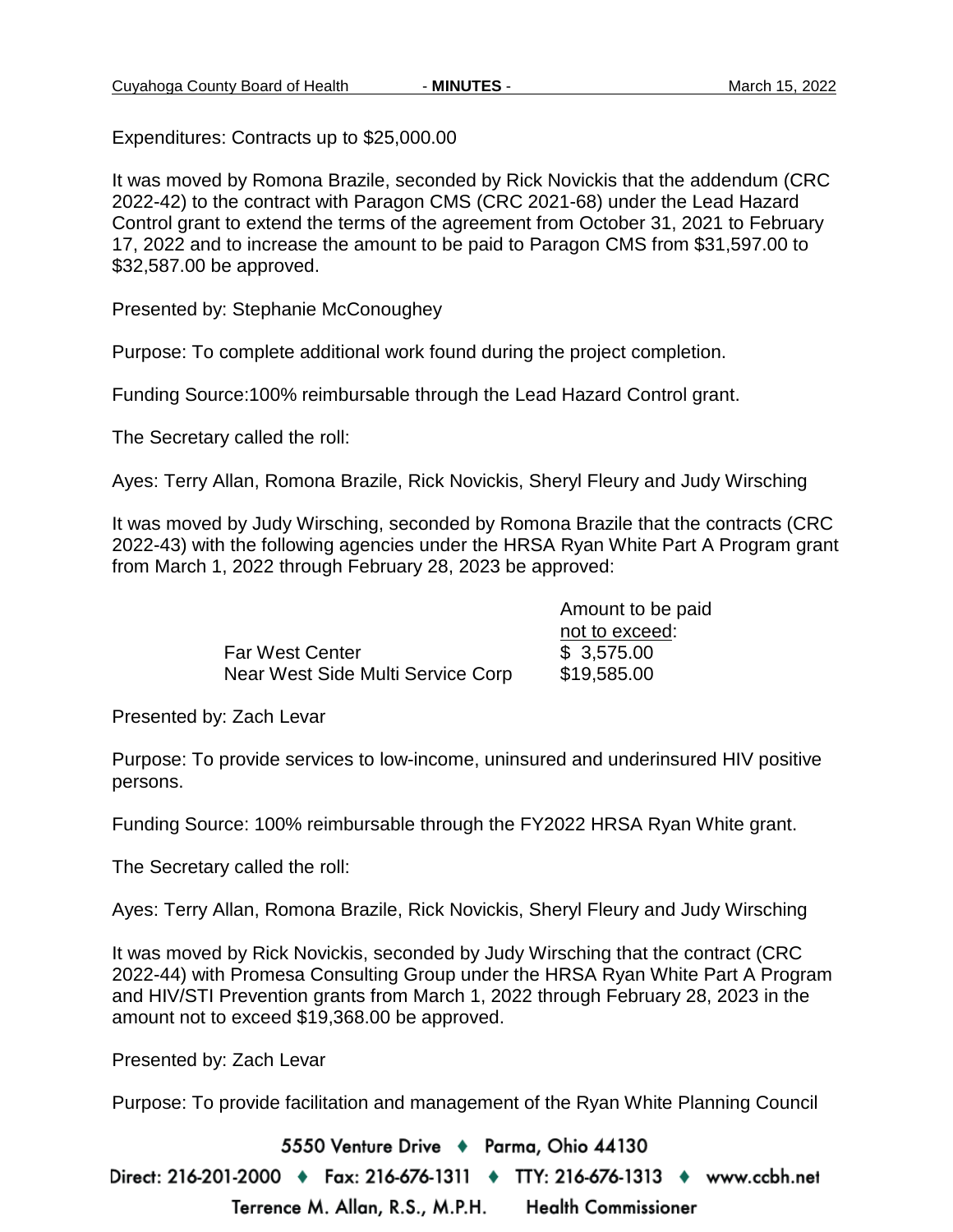Funding Source: 100% reimbursable through the FY2022 HRSA Ryan White and FY2022 HIV/STI Prevention grants.

The Secretary called the roll:

Ayes: Terry Allan, Romona Brazile, Rick Novickis, Sheryl Fleury and Judy Wirsching

Revenue Generating Agreements up to \$25,000.00

It was moved by Terry Allan, seconded by Sheryl Fleury that the Phase II Stormwater Service Agreement (CRC 2022-45) with the following communities to provide Phase II Stormwater services from January 1, 2022 through December 31, 2023:

|                        | Amount to be received |
|------------------------|-----------------------|
|                        | not to exceed:        |
| City of South Euclid   | \$1,000.00            |
| Village of Gates Mills | \$1,000.00            |

Presented by: Rick Novickis

Purpose: Implementation of the Minimum Control measures (MCM) #3: Illicit Discharge Detection and Elimination (IDDE) and MCM #6: Pollution Prevention/Good Housekeeping for Municipal Operations programming.

The Secretary called the roll:

Ayes: Terry Allan, Romona Brazile, Rick Novickis, Sheryl Fleury and Judy Wirsching

**Contract Rescissions** 

Other Business.

Public Comment - N/A.

Thereupon, it was moved by Judy Wirsching, seconded by Romona Brazile, that the following Motion be adopted:

BE IT RESOLVED that the meeting be adjourned at 1:48 p.m.

The Secretary called the roll:

Ayes: Terry Allan, Romona Brazile, Rick Novickis, Jana Rush and Judy Wirsching

**Committee Chair** 

Clerk

5550 Venture Drive + Parma, Ohio 44130 Direct: 216-201-2000 ♦ Fax: 216-676-1311 ♦ TTY: 216-676-1313 ♦ www.ccbh.net Terrence M. Allan, R.S., M.P.H. **Health Commissioner**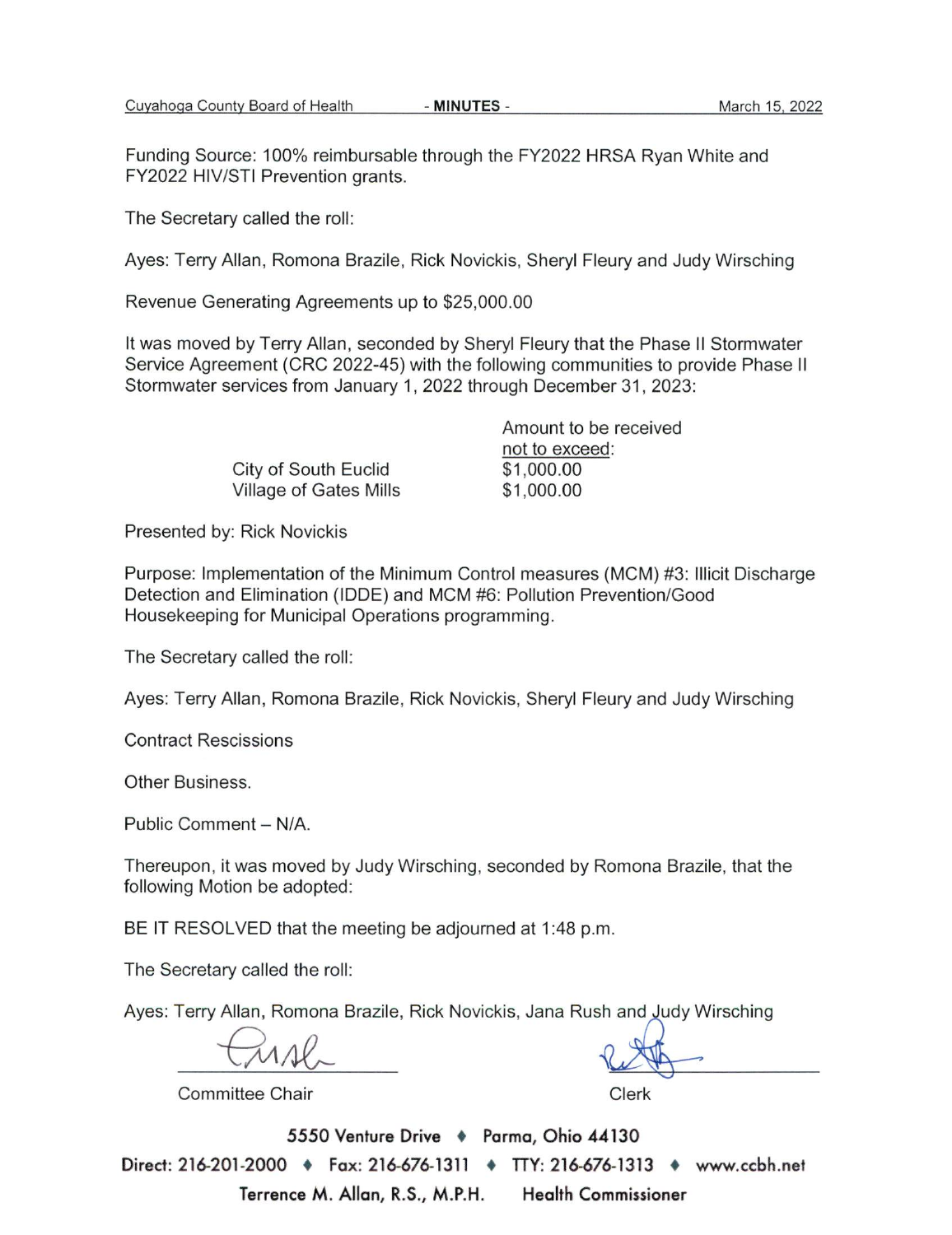# **CUYAHOGA COUNTY DISTRICT BOARD OF HEALTH**

## **QUOTE RESULTS**

## **Project Address**

| Name:           | Michael Lyles                              |
|-----------------|--------------------------------------------|
| <b>Address:</b> | 1641-43 Bryn Mawr                          |
|                 | City, State, Zip: East Cleveland, OH 44118 |
| <b>CRC No:</b>  | CRC 2022-40                                |

**The following quotes were received and opened:**

| <b>NAME OF CONTRACTOR</b> | <b>QUOTE</b> | <b>LEAD</b> | HΗ      | <b>MATCH</b> |
|---------------------------|--------------|-------------|---------|--------------|
| Green Home Solutions      | \$42,680     | \$39,530    | \$3,150 | \$19,530     |
| Paragon CMS               | \$42,843     | \$36,773    | \$6,070 | \$16,773     |
| <b>TNT Construction</b>   | \$38,245     | \$31.605    | \$6,640 | \$11,605     |

**ESTIMATE:** \$29,735.00 \$ 26,735.00 \$ 3,000.00

**Recommended award:** TNT Construction